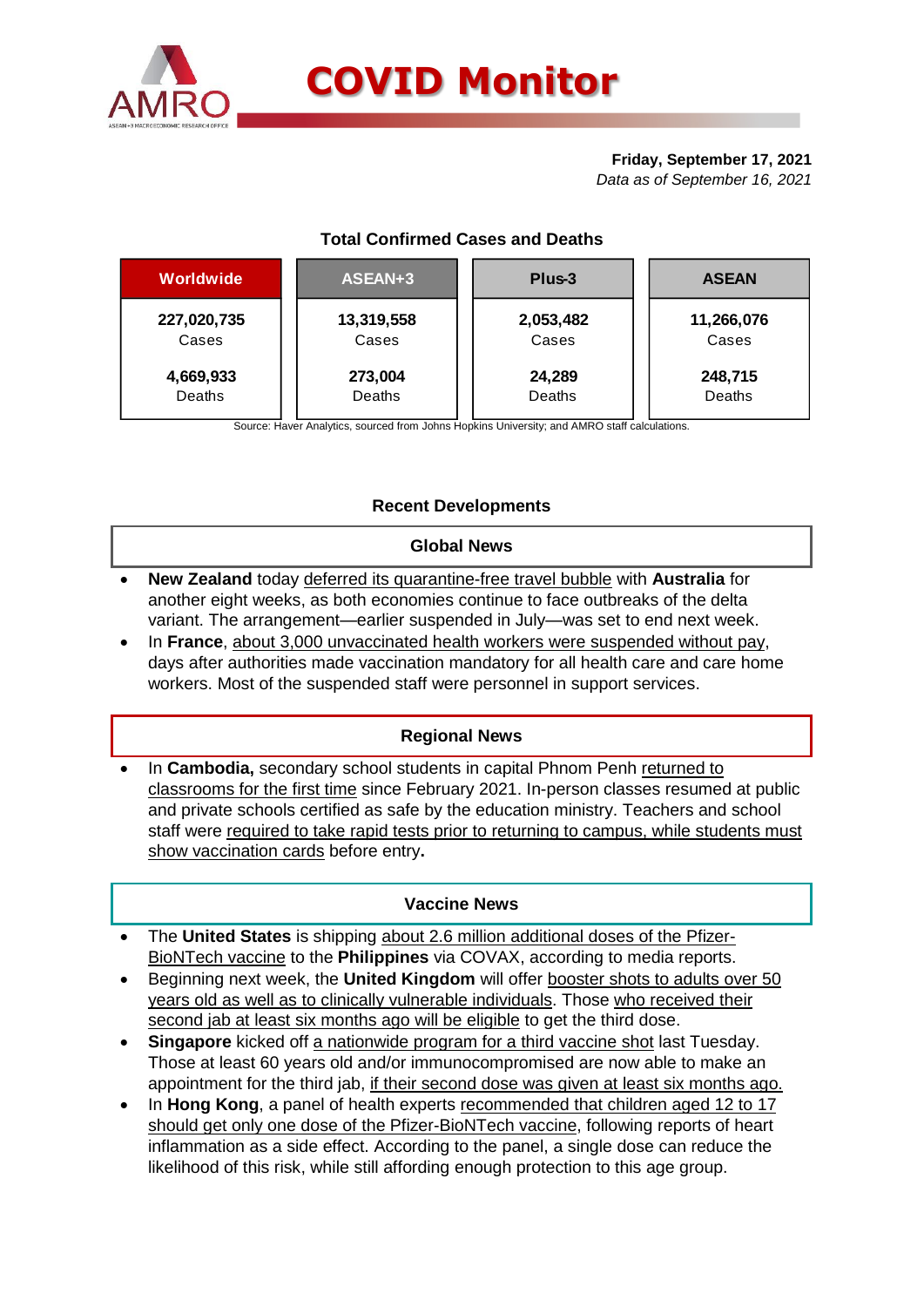| <b>Economy</b>       |         | <b>Total Cases Cases per 1M</b> | <b>New</b>               | New Cases <sup>1</sup>         | <b>New Cases</b>         | <b>ANew</b>              | $\Delta\%$ New           | <b>Total</b>  | <b>New</b>          | <b>Fatality</b> |
|----------------------|---------|---------------------------------|--------------------------|--------------------------------|--------------------------|--------------------------|--------------------------|---------------|---------------------|-----------------|
|                      | (000)   | <b>Population</b>               | $\text{Case} \text{s}^1$ | since $2020^2$                 | per 1M Pop. <sup>1</sup> | $\text{Case} \text{s}^1$ | $\text{Case} \text{s}^1$ | <b>Deaths</b> | Deaths <sup>1</sup> | Rate (%)        |
| Global               | 227,021 |                                 | 530,232                  | سمسر                           |                          | $-51.607$                | 0.2                      | 4,669,933     | 8,882               | 2.1             |
| ASEAN+3              | 13,320  |                                 | 80,374                   | <b>Contract Contract</b>       |                          | $-12,291$                | 0.6                      | 273.004       | 1,466               | 2.0             |
| Plus-3               | 2,053   |                                 | 8,537                    | $\sim$ $\sim$ $\sim$ $\Lambda$ |                          | $-5,708$                 | 0.4                      | 24,289        | 63                  | 1.2             |
| <b>ASEAN</b>         | 11,266  |                                 | 71,837                   |                                |                          | $-6,583$                 | 0.7                      | 248,715       | 1,402               | 2.2             |
|                      |         |                                 |                          |                                |                          |                          |                          |               |                     |                 |
| China                | 96      | 68                              | 64                       |                                | $\Omega$                 | 39                       | 0.1                      | 4,636         | $\Omega$            | 4.9             |
| Hong Kong, China     | 12      | 1,591                           | $\overline{2}$           | $\Lambda$ $\Lambda$            | $\mathbf{0}$             | $-1$                     | 0.0                      | 213           | 0                   | 1.8             |
| Japan                | 1,664   | 13,230                          | 6,674                    |                                | 53                       | $-5,793$                 | 0.4                      | 17,051        | 57                  | 1.0             |
| Korea                | 282     | 5,416                           | 1,797                    |                                | 35                       | 46                       | 0.7                      | 2,389         | 6                   | 0.8             |
|                      |         |                                 |                          |                                |                          |                          |                          |               |                     |                 |
| Indonesia            | 4,181   | 15,494                          | 3,993                    | —— ∧                           | 15                       | $-3,609$                 | 0.1                      | 139,919       | 258                 | 3.3             |
| Malaysia             | 2,050   | 61,700                          | 18,568                   | ليوند المستحق                  | 559                      | $-542$                   | 0.9                      | 22,355        | 410                 | 1.1             |
| Philippines          | 2,304   | 20,939                          | 20,329                   |                                | 185                      | 127                      | 0.9                      | 36,018        | 184                 | 1.6             |
| Singapore            | 75      | 13,127                          | 687                      | he 1                           | 120                      | 394                      | 1.0                      | 59            | $\mathbf 0$         | 0.1             |
| Thailand             | 1,434   | 21,087                          | 13,670                   |                                | 201                      | $-1,197$                 | 1.0                      | 14,953        | 175                 | 1.0             |
|                      |         |                                 |                          |                                |                          |                          |                          |               |                     |                 |
| Brunei Darussalam    | 4.68    | 10,366                          | 121                      |                                | 267                      | $-4$                     | 2.9                      | 23            | 1                   | 0.5             |
| Cambodia             | 102.14  | 6,101                           | 659                      | $\overline{\phantom{a}}$       | 39                       | 145                      | 0.7                      | 2,078         | 10                  | 2.0             |
| Lao PDR              | 18.06   | 2,485                           | 188                      | $\sim$ $\sim$ $\sim$           | 26                       | 5                        | 1.1                      | 16            | 0                   | 0.1             |
| Myanmar              | 440.74  | 8,257                           | 2,190                    |                                | 41                       | $-570$                   | 0.5                      | 16,869        | 86                  | 3.8             |
| Vietnam              | 656.13  | 6,806                           | 11,433                   |                                | 119                      | $-1,334$                 | 1.9                      | 16,425        | 279                 | 2.5             |
|                      |         |                                 |                          |                                |                          |                          |                          |               |                     |                 |
| Australia            | 82      | 3.165                           | 1,755                    |                                | 68                       | 83                       | 2.3                      | 1,141         | 9                   | 1.4             |
| Brazil               | 21,069  | 99,676                          | 15,731                   |                                | 74                       | $-2,612$                 | 0.1                      | 589,246       | 582                 | 2.8             |
| France               | 6,772   | 104,193                         | 7,373                    | 茹ᠰ                             | 113                      | $-2,675$                 | 0.1                      | 113,836       | 52                  | 1.7             |
| Germany              | 4,127   | 49,739                          | 8,380                    | $M_{\odot}$                    | 101                      | $-2,292$                 | 0.2                      | 92,906        | 50                  | 2.3             |
| India                | 33,347  | 24,349                          | 24,624                   |                                | 18                       | $-14,185$                | 0.1                      | 443,928       | 274                 | 1.3             |
| United Kingdom       | 7,373   | 109,634                         | 34,483                   | $\lambda$ $\mu$                | 513                      | $-3,970$                 | 0.5                      | 135,134       | 185                 | 1.8             |
| <b>United States</b> | 41,588  | 125,623                         | 163,079                  |                                | 493                      | 17,699                   | 1.2                      | 666,702       | 1,889               | 1.6             |

#### **ASEAN+3 and Selected Economies: Confirmed COVID-19 Cases and Deaths**

Source: Haver Analytics, sourced from Johns Hopkins University; and AMRO staff calculations.

1/ Values show the 7-day average.

2/ Since January 31, 2020.

#### **ASEAN+3 and Selected Economies: Total Vaccines Administered**



#### **ASEAN+3 and Selected Economies: Vaccinations and Aspired Population Coverage**





Source: Haver Analytics, sourced from Our World in Data; and AMRO staff calculations.

Note: Single vaccination doses only. This does not measure the number of people vaccinated, as two doses are required with most available vaccines. Data is reported at irregular intervals; numbers show latest available.

Sources: Our World in Data via Haver Analytics; various media sources; Economist Intelligence Unit; and AMRO staff estimates and calculations. Note: Percent of population vaccinated shows total administered doses divided by two to reflect the two-dose regime of most vaccines—it does not necessarily reflect the actual number of fully vaccinated people. Aspired 2021 targets and completion dates of widespread vaccination are goals, forecasts, or estimates.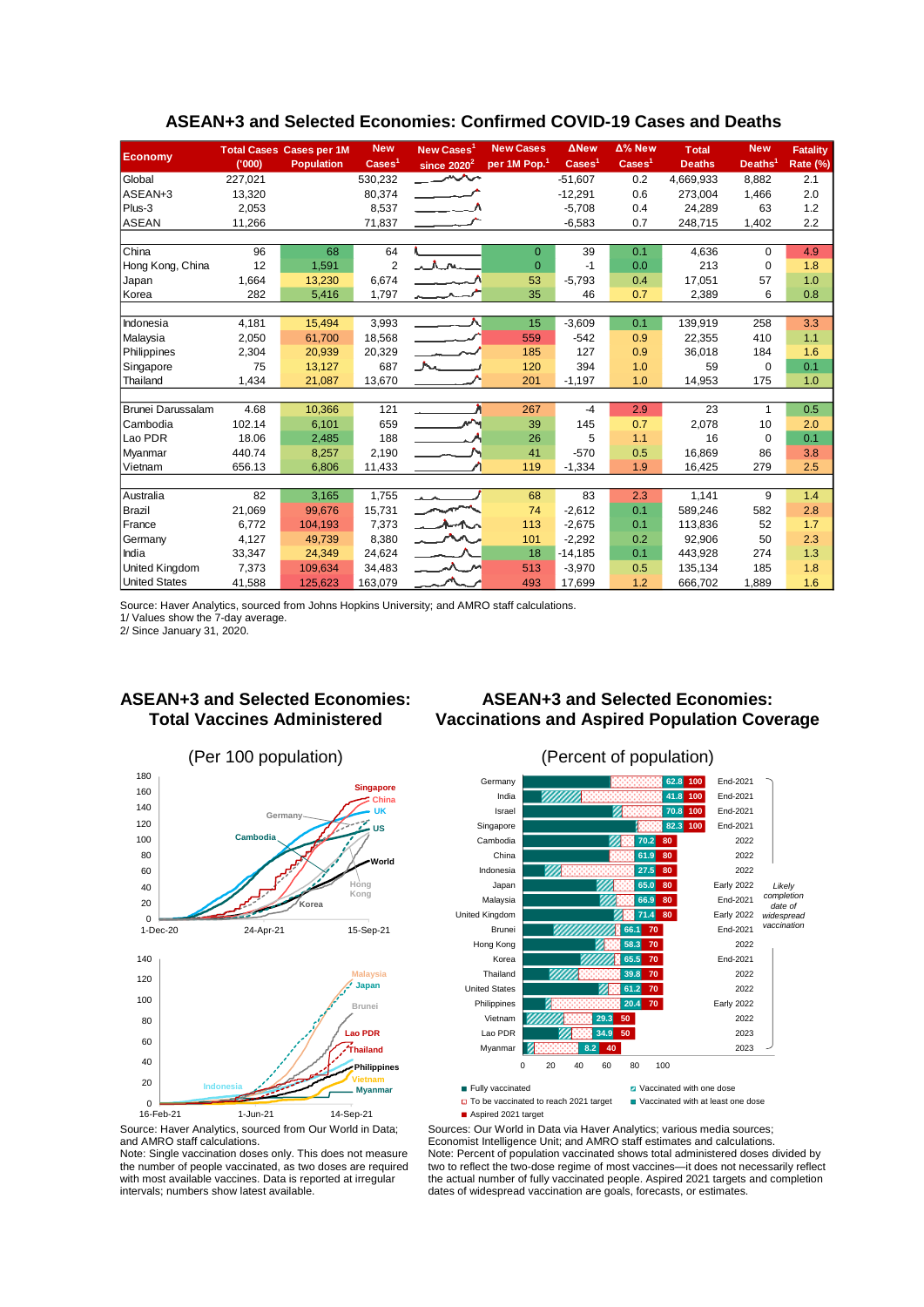

Source: Haver Analytics, sourced from Johns Hopkins University; and AMRO staff calculations. 21-Jan-20 20-Jun-20 18-Nov-20 18-Apr-21 16-Sep-21

**ASEAN+3: Daily Confirmed Cases**



Source: Haver Analytics, sourced from Johns Hopkins University; and AMRO staff calculations.

3